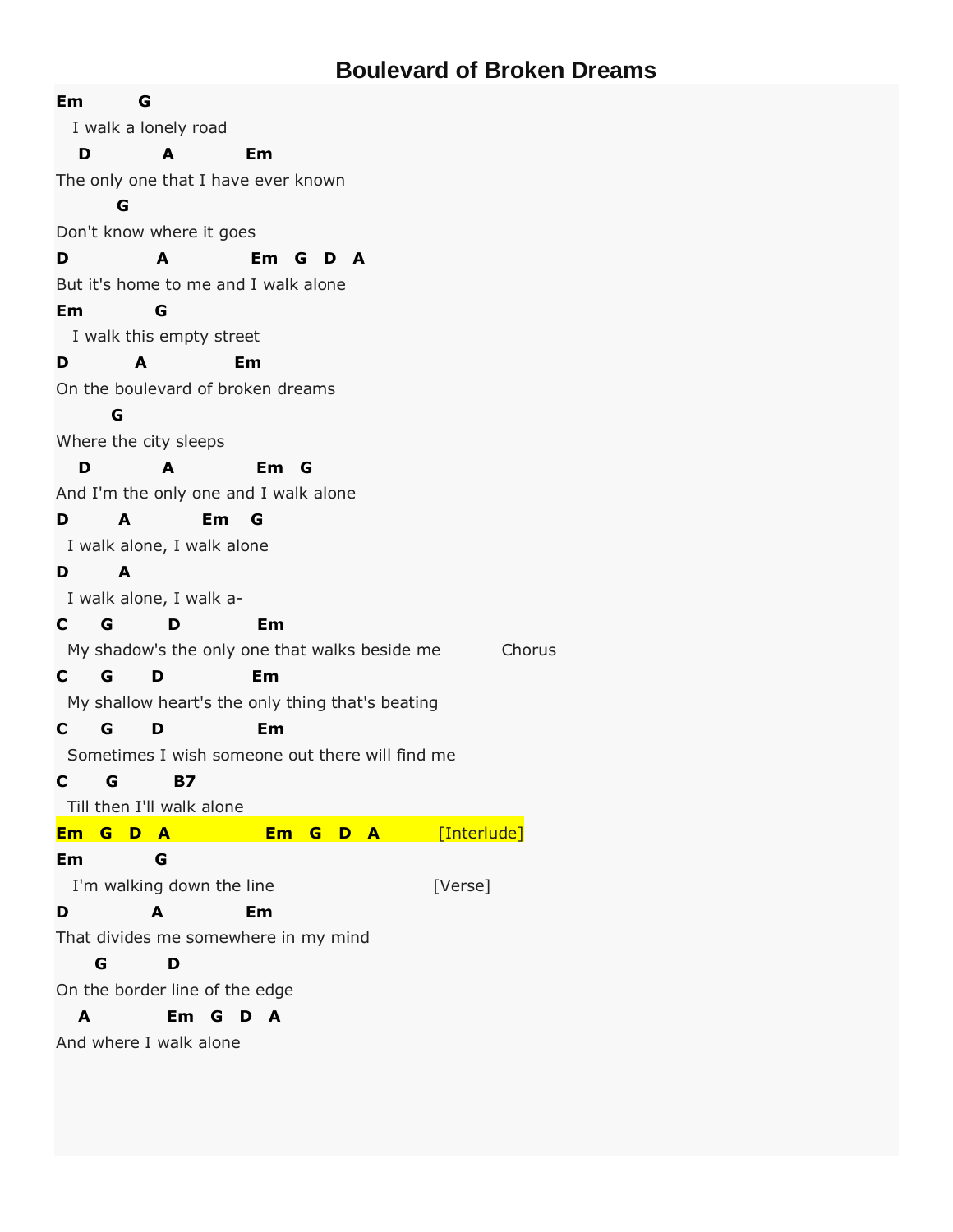| Em<br>G<br>D                                              |  |  |
|-----------------------------------------------------------|--|--|
| Read between the lines, what's                            |  |  |
| Em<br>A                                                   |  |  |
| Fucked up and everything's all right                      |  |  |
| G<br>A<br>D                                               |  |  |
| Check my vital signs to know I'm still alive              |  |  |
| Em G                                                      |  |  |
| And I walk alone                                          |  |  |
| A<br>Em<br>D<br>G                                         |  |  |
| I walk alone, I walk alone                                |  |  |
| D<br>A                                                    |  |  |
| I walk alone, I walk a-                                   |  |  |
| G<br>D<br>Em<br>$\mathbf{C}$                              |  |  |
| My shadow's the only one that walks beside me<br>[Chorus] |  |  |
| G<br>D<br>Em<br>C —                                       |  |  |
| My shallow heart's the only thing that's beating          |  |  |
| G<br>D<br>Em<br>$\mathbf{C}$                              |  |  |
| Sometimes I wish someone out there will find me           |  |  |
| G<br><b>B7</b><br>C                                       |  |  |
| Till then I'll walk alone                                 |  |  |
| [Interlude]<br>Em G D A<br>Em G D A                       |  |  |
| Em<br>G                                                   |  |  |
| I walk this empty street<br>[Verse]                       |  |  |
| Em<br>D<br>A                                              |  |  |
| On the boulevard of broken dreams                         |  |  |
| G                                                         |  |  |
| Where the city sleeps                                     |  |  |
| D<br>A                                                    |  |  |
| And I'm the only one and I walk a-                        |  |  |
| G<br>D<br>C<br>Em                                         |  |  |
| My shadow's the only one that walks beside me<br>[Chorus] |  |  |
| G<br>D<br>Em<br>$\mathbf{C}$                              |  |  |
| My shallow heart's the only thing that's beating          |  |  |
| G<br>D<br>Em<br>C                                         |  |  |
| Sometimes I wish someone out there will find me           |  |  |
| <b>B7</b><br>C                                            |  |  |
| G                                                         |  |  |
| Till then I'll walk alone                                 |  |  |